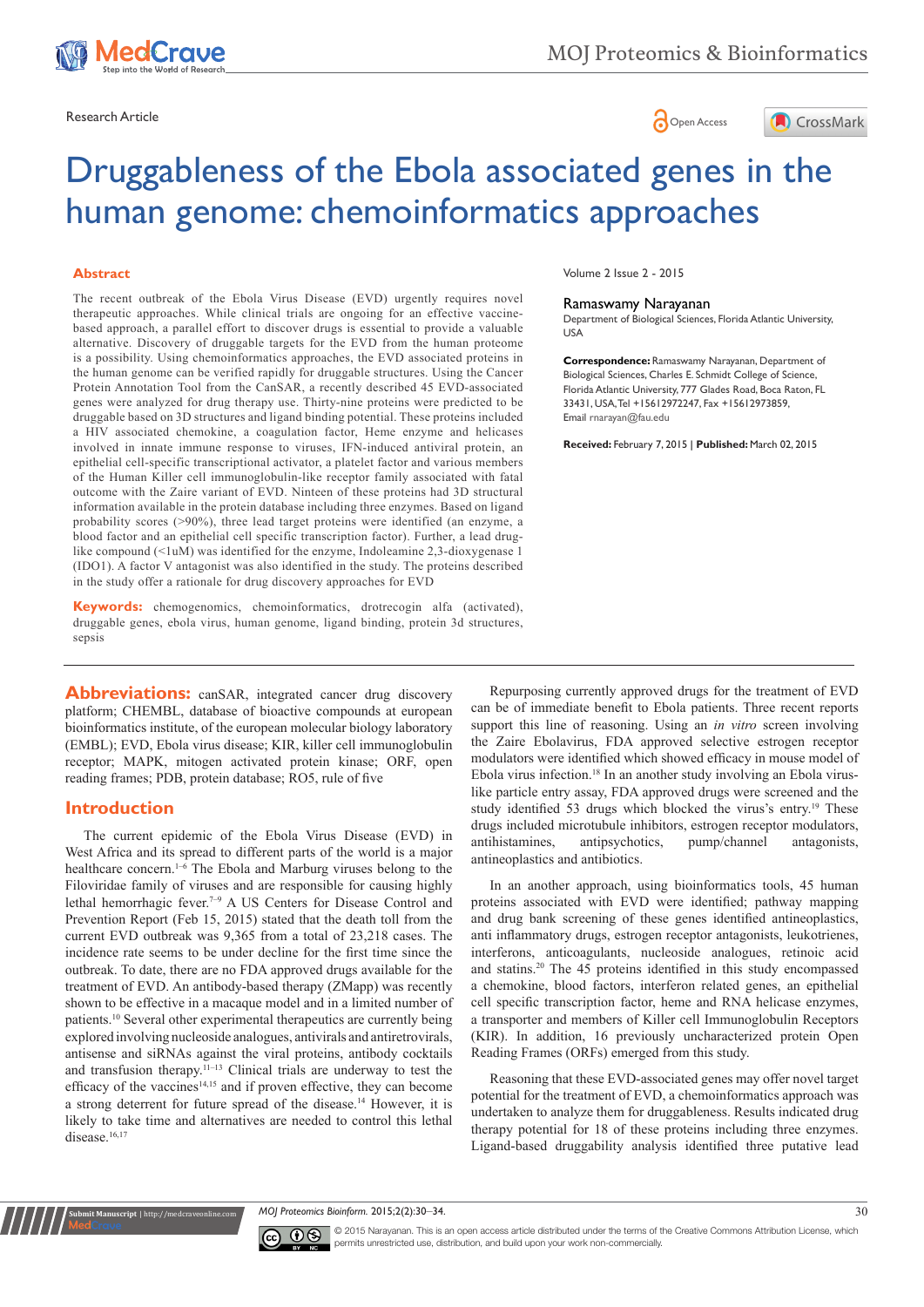*Druggableness of the Ebola associated genes in the human genome: chemoinformatics approaches* **<sup>31</sup>** Copyright:

targets, an enzyme, a blood factor and a transcription factor. A lead compound  $(\leq1$ uM) was identified for one of the enzyme targets. The protein targets evaluated in this study provide a framework for drug discovery efforts for EVD.

## **Materials and methods**

The bioinformatics and proteomics tools used in the study have been described.20–23 The protein annotation and chemical structure-based mining was performed using the canSAR 2.0 integrated knowledgebase, a publically available database.<sup>24</sup> The browse canSAR section was used and the EVD-associated proteins were batch analyzed for protein annotations, 3D structures, compounds and bioactivity details. The protein 3D structure template models-related information was obtained from the Swiss Protein Database.25 The chemical structures were obtained from the CHEMBL.<sup>26</sup> Comprehensive gene annotation for the EVD associated genes was established using the GeneCards,<sup>27</sup> the DAVID functional annotation tool,<sup>28</sup> the UCSC Ebola browser,<sup>29</sup> and the UniProt<sup>30</sup> databases. Protein expression was verified using the human protein Map,<sup>31</sup> ProteomicsDB<sup>32</sup> and the Multi Omics Protein Expression Database.<sup>33</sup> The canSAR compounds link for genes has diverse filters such as activity and assay types, concentrations, molecular weight, RO5 violations, prediction of oral bioavailabilty and toxicophores. Putative drug hits were filtered from the canSAR datasets for the EVD-associated genes using Lipinski's rule of five (also known as Pfizer's rule of five), RO5. The RO5 is a rule of thumb to evaluate druggableness or to determine whether a compound with a certain pharmacological or biological activity possesses properties that would make it a likely orally active drug in humans.<sup>34-36</sup> Highest stringency was chosen for the RO5 violation (value=0). Drugs with IC50 values, inhibitory activities and Ki values are chosen for the canSAR output. Toxicophore negative was chosen to filter the hits for toxicity associated compound structures.<sup>37</sup>

## **Results**

#### **Chemoinformatics analysis of the EVD associated genes**

To establish a drug therapy potential for the 45 EVD-associated proteins,20 the canSAR protein annotation tool was used for druggability prediction. Eighteen of these proteins were predicted to be druggable based on 3D structures with prediction (>90%) of druggable score ([Table 1](https://medcraveonline.com/MOJPB/MOJPB-02-00038t.zip)). These included blood factors Complement C1q (C1QB), Coagulation factor V (F5) and Platelet factor 4 variant (PF4V); C-C motif chemokine 8 (CCL8); probable ATP-dependent RNA helicases (DDX58, DHX58); Indoleamine 2,3-dioxygenase (IDO1); ETS homologous factor (EHF); Interferon-induced protein with tetratricopeptide repeats 2 (IFIT2) and Interferon regulatory factor 9 (IRF9); Pancreatic secretory granule membrane major glycoprotein (GP2); FXYD domain-containing ion transport regulator 3 (FXYD3) and ten KIR family members including a member of the Activating KIR family that is associated with Zaire EVD, KIR2DS1.<sup>38</sup> Three of these protein hits had a very high probability for druggableness (>90%) judged by ligand-based druggablilty ranking (EHF, F5 and IDO1). Bioactivity results for two of the hit proteins (F5 and IDO1) identified an active lead compound for IDO1  $(\leq l$ uM). The complete output from the canSAR analysis of the EVD associated genes is shown in [Supplemental Table S1](https://medcraveonline.com/MOJPB/MOJPB-02-00038s.zip).

#### **Ligand-based druggability of EVD associated proteins**

In order to expand the backup capability for druggable targets for EVD, the ligand-based druggablity score was relaxed (>60% probability). This resulted in the identification of 14 genes with ligand binding potential. In addition to the top three hits (IDO1, F5 and EHF),

several additional putatively druggable genes emerged including 1) members of the KIR family, 2) virus associated RNA helicases (DH58, DDX58), 3) a chemokine (CCL8) and 4) three ORF proteins (CXorf23, C2orf72 and C1orf200) (Figure 1 and [Supplemental Table](https://medcraveonline.com/MOJPB/MOJPB-02-00038s.zip)  [S2](https://medcraveonline.com/MOJPB/MOJPB-02-00038s.zip)).



**Figure 1** Druggability of the EVD-associated proteins. The canSAR protein annotation tool was batch analyzed using the list of 45 EVD-associated genes. Ligand-based druggability predictions are shown (>60% confidence). The % confidence is shown for each gene. Top three hits (>90% confidence) are indicated by red. KIR: Killer Cell immunoglobulin; IDO1: Indoleamine 2,3-dioxygenase; F5: Coagulation Factor V; EHF: ETS homologous factor; DHX58: Probable ATP-dependent RNA helicase DHX58; DDX58: Probable ATP-dependent RNA helicase DDX58; CCL8: C-C motif chemokine 8; ORF: Open Reading Frame.

#### **Structural proteomics of the top three EVD-associated genes**

Rational drug discovery approaches require molecular modeling and protein 3D structure information. Eighteen of the EVD associated proteins have 3D structure information available in the Protein Database (PDB). The 3D structures of the top three ligandbased druggable lead targets 1) Indoleamine 2,3-dioxygenase 1,39 2) Coagulation factor  $V^{40}$  and 3) ETS homologous factor<sup>41</sup> are shown in Figure 2. The structures include alpha helices, beta strands and ligand binding sites.



**Figure 2** Structure of protein leads. The 3D structure of the top three EVD-associated proteins is shown. A) Crystal structure of the Indolamine 2,3- Dioxygenase 1 (IDO1) complexed with Imidazothiazole derivative; B) Five residues fragment of human Factor V, A2-B Domain linker is shown. Stoichiometry: Hetero 2-mer – AB and C) Crystal structure of mouse Elf3 C-terminal DNA-binding domain in complex with type II TGF-beta receptor promoter DNA, residues 289-391. Protein chains are colored from the N-terminal to the C-terminal using a rainbow (spectral) color gradient. PDB numbers are indicated. PDB: Protein Data Base; IDO1: Indoleamine 2,3-dioxygenase 1; F5: Coagulation Factor V; EHF: ETS Homologous Factor.

**Citation:** Narayanan R. Druggableness of the Ebola associated genes in the human genome: chemoinformatics approaches. *MOJ Proteomics Bioinform.* 2015;2(2):30‒34. DOI: [10.15406/moojpb.2015.02.00038](https://doi.org/10.15406/mojpb.2015.02.00038)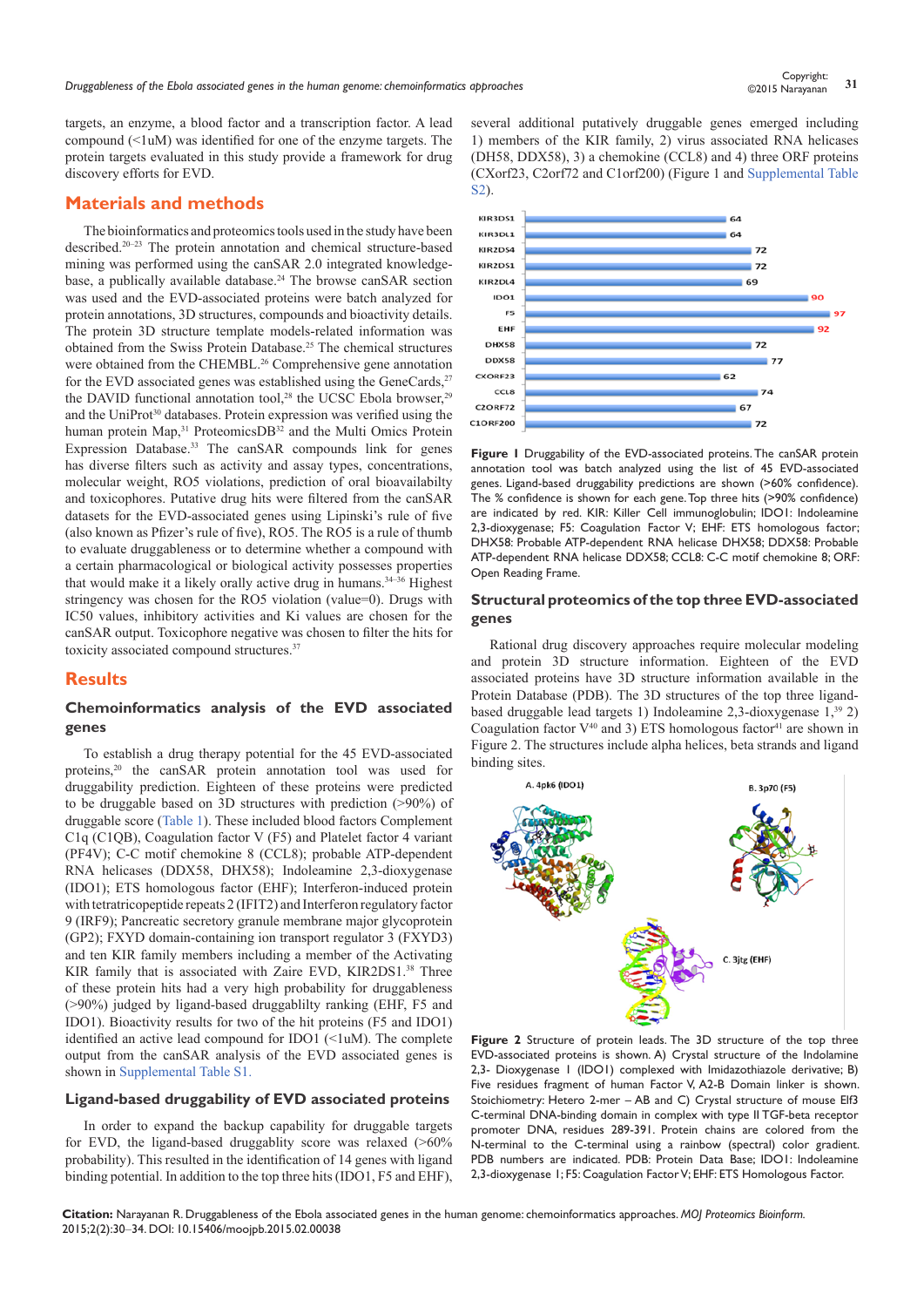The IDO1 gene encodes indoleamine 2,3-dioxygenase (IDO), a heme enzyme that catalyzes the first and rate-limiting step in tryptophan catabolism to N-formyl-kynurenine. This enzyme acts on multiple tryptophan substrates including D-tryptophan, L-tryptophan, 5-hydroxy-tryptophan, tryptamine, and serotonin. This enzyme is thought to play a role in a variety of pathophysiological processes such as antimicrobial and antitumor defense, neuropathology, immunoregulation, and antioxidant activity.42 Through its expression in dendritic cells, monocytes and macrophages, this enzyme modulates T-cell behavior by its peri-cellular catabolization of the essential aminoacid tryptophan (NCBI and UniProt KB summary).

The F5 gene belongs to the multicopper oxidase family and encodes an essential cofactor of the blood coagulation cascade.43 This factor circulates in plasma, and is converted to the active form by the release of the activation peptide by thrombin during coagulation. It is a central regulator of hemostasis and serves as a critical cofactor for the prothrombinase activity of factor Xa that results in the activation of prothrombin to thrombin. Defects in this gene result in either an autosomal recessive hemorrhagic diathesis or an autosomal dominant form of thrombophilia, which is known as activated protein C resistance (NCBI and UniProt KB summary).

The EHF gene encodes a protein that belongs to an ETS transcription factor subfamily characterized by epithelial-specific expression (ESE). The encoded protein acts as a transcriptional repressor and may be involved in epithelial differentiation and carcinogenesis.<sup>44</sup> The EHF gene acts as a repressor for a specific subset of ETS/AP-1-responsive genes and as a modulator of the nuclear response to mitogen-activated protein kinase signaling cascades (NCBI and UniProt KB summary). Additional details on these three lead proteins are shown in [Supplemental Table S3](https://medcraveonline.com/MOJPB/MOJPB-02-00038s.zip).

#### **Drug leads against EVD-associated genes**

The canSAR drug bank has drug hits with bioactivity results for two of the EVD associated proteins, IDO1 and F5 (Figure 3). The IDO1 target had 535 compounds for IC 50 values in 77 binding assays in the CHEMBL library (target ID CHEMBL4685). Six hit compounds were identified with IC50 values <100nM. One lead compound for the IDO1 target was identified (CanSAR ID 489488; CHEMBL4685) which is active at 12nM (IC50) in bioassays for the IDO1 protein.45,46 This lead met the high stringency definition of putative drug (no toxicophore, RO5 violation: Zero, molecular weight <500). The chemical scaffold has 30 structures in the family thus allowing for chemoinformatics approaches for lead optimization efforts. The complete canSAR output for IDO1 is shown in [Supplemental Table S4](https://medcraveonline.com/MOJPB/MOJPB-02-00038s.zip).



Murko Scaffold Family: 2 comp Murko Scaffold Family: 30 compounds

**Figure 3** Chemical structure of the two lead compounds. The lead compound structures are shown. A) IDO1 inhibitor (canSAR ID 489488; CHEMBL468); B) F5 inhibitor (canSAR ID 438588, CHEMBL 259312). The Murko scaffold family structures for each lead are shown. IDO1: Indolamine 2,3- Dioxygenase 1; CHEMBL: Database of bioactive compounds at European Bioinformatics Institute, of the European Molecular Biology Laboratory (EMBL).

The F5 gene had 44 compounds for IC50 values in three cellbased assays in the CHEMBL library (target ID CHEMBL 3618). One putative drug-like hit compound was identified (CanSAR ID 438588, CHEMBL 259312) which is active at 2,500nM (IC50) in bioassays.47 This hit also met the high stringency definition of putative drug (no toxicophore, RO5 violation: Zero, molecular weight <500). The scaffold for this family has 2 structures, which can be used for lead optimization. The complete canSAR output for F5 is shown in [Supplemental Table S5.](https://medcraveonline.com/MOJPB/MOJPB-02-00038s.zip)

#### **Discussion**

Currently no FDA approved drugs are available for the treatment of EVD. Therapeutic options for EVD include targeting the virus specific genes, use of neutralizing antibodies, vaccines and host specific genes whose functions may be required for the virus adsorption, entry or replication. Clinical trials for GlaxoSmithKline and New Link/Merck vaccines are underway in Liberia and additional trials are planned for Sierra Leone. The recent slowdown of the epidemic may however, affect the outcome of the trials. Further, the Ebola virus's acquisition of mutation(s) may compromise the efficacy of the vaccine. Thus, alternative therapeutic approaches including repurposing existing drugs are urgently needed.

The human genome is an attractive starting point for identifying host proteins for the therapy of diverse pathogens.<sup>48,49</sup> HIV research provided a powerful example of discovery of the host cell-based target for therapy. The chemokine receptors (CCR5 and CXCR4) are the two major co receptors for HIV entry and have been successfully targeted for drug discovery.50 Among many CCR5 inhibitors developed so far, Maraviroc is the first drug that has been approved by the US FDA for the treatment of HIV. Hence, it was reasonable to develop a rationale in this study for gene target discovery for the therapy of EVD from the human genome. In a recent study, using bioinformatics approaches 45 proteins were identified using the Phenome to Genome and disease association tools.20 These genes provided a starting point for establishing a drug therapy potential.

Using the canSAR integrated protein annotation tool 14/45 proteins were predicted as druggable based on ligand binding scores. These 14 proteins included activating members of the KIR family, KIR2DS1 and KIR2DS3, both of which are shown to be strongly associated with the fatal outcome of the Zaire variant of EVD;<sup>38</sup> a chemokine, CCL8, which showed a strong correlation with survival in Ebola virus infected nonhuman primates;<sup>51</sup> RNA helicases; Coagulation Factor V; an epithelial cell-specific transcription factor, EHF; interferon regulatory factors; and IDO1 dioxygenase, a heme enzyme. In a recent study, these genes were also found to be differentially expressed in the nonhuman primate models with EVD, thus adding further credence to the EVD associated genes.<sup>51,52</sup>

Two of the three lead targets identified in this study have compounds identified in the canSAR database and offer a strong drug therapy potential for EVD and for other infections. Infection with the Ebola virus is accompanied by overexpression of the procoagulant tissue factor in primate monocytes and macrophages.<sup>8</sup> These results raise the possibility that inhibition of the tissue-factor pathway could ameliorate the effects of Ebola haemorrhagic fever. In an Ebola infected primate model, inhibition of tissue factor-initiated blood coagulation prolonged survival time.53 Overexpression of tissue factor in Ebola virus-infected monocytes/macrophages resulted in fibrin deposits in spleen, liver and blood vessels of the infected macaques.<sup>8</sup> Ebola hemorrhaging is due to formation of small clots throughout the blood vessels, which reduces the blood supply to organs. Thus an antagonist to Factor V could have a significant therapeutic benefit for EVD. The putative lead compound identified (canSAR ID 438588,

*Druggableness of the Ebola associated genes in the human genome: chemoinformatics approaches* **<sup>32</sup>** Copyright:

©2015 Narayanan

**Citation:** Narayanan R. Druggableness of the Ebola associated genes in the human genome: chemoinformatics approaches. *MOJ Proteomics Bioinform.* 2015;2(2):30‒34. DOI: [10.15406/moojpb.2015.02.00038](https://doi.org/10.15406/mojpb.2015.02.00038)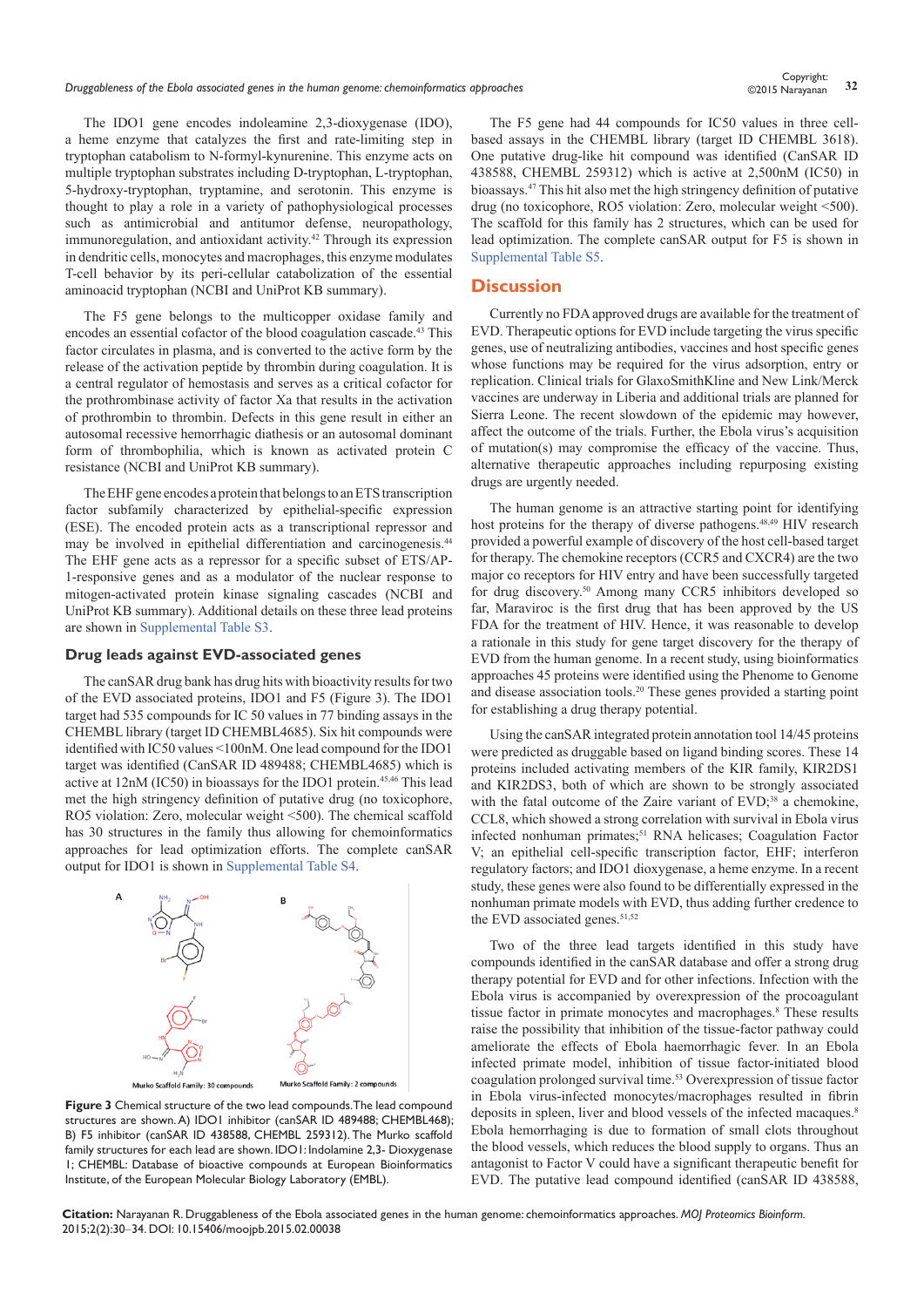CHEMBL 259312) offers a potential for further development as a Factor V antagonist. A Factor V inhibitor, a recombinant protein Drotrecogin alfa (activated) is already an FDA-approved drug for sepsis, and it shows efficacy in macaques infected with the Ebola virus.54 However, this drug was withdrawn due to failure to show a survival benefit<sup>55</sup> and the putative lead identified in this study may provide an alternative. A drug-like inhibitor of the heme enzyme, IDO1 (canSAR ID 489488; CHEMBL 565923), emerged from these studies (IC50 12nM). This compound fits the classical definition of a putative lead (lack of toxicophore, bioactive at nM, RO5 violation, Zero). The IDO1 protein is associated with diverse bacterial and viral infections including Ebola, HIV, influenza, cytomegalovirus, hepatitis C virus, malaria and leprosy. Thus, an inhibitor of IOD1 may be beneficial for the therapy of these diseases. No compound was identified for the third lead gene, EHF, the epithelial-specific transcription factor. However, its association with EVD and key pathways such as Tumor Necrosis Factor Receptor (TNFR) and the Mitogen-Activated Protein Kinase (MAPK) pathways opens up novel opportunities for pathwaytargeted drug discovery efforts.

At the present time evidence linking any of these proteins with Ebola virus binding or replication is, however, lacking. Nevertheless, in view of the urgent need for therapy of EVD, the targets and the lead drugs which emerged from this study should be tested in the animal models<sup>56,57</sup> and in the *in vitro* screen.<sup>19</sup>

Currently limited knowledge exists about the host factors that are required for the Ebola virus. It is suggested that in epithelial cells, TIM-1(human hepatitis A virus cellular receptor 1) serves as a receptor for the virus.58 The cholesterol transporter Niemann Pick C1 (NPC1), present in the endosomal/lysosomal membranes, has also been shown to be required for productive infection.59,60 The genes identified in this study add to the growing list of putative host targets for the Ebola virus.

A random approach to drug discovery is a time consuming process with a very low probability of success. A rational molecular targets discovery by genetic association studies and the chemogenomics identification of bioactive, drug-like lead compounds can greatly increase the odds of finding the drugs for therapy. The leads can be rapidly tested in preclinical animal models for efficacy, bioavailability and toxicity. With the availability of chemical scaffold, the lead structures can be readily optimized. Such an approach can remove the randomness or the guesswork from the discovery process, thus saving valuable time.

### **Conclusion**

Using bioinformatics and chemoinformatics approaches, druggable targets for EVD were established. The availability of protein 3D structures and ligand binding data for 18 EVD-associated proteins opens up new avenues for drug discovery efforts. The two lead compounds identified targeting Indoleamine 2,3-dioxygenase 1 and Coagulation Factor V can be tested for efficacy in animal models. The association of the EVD-associated target genes with multiple diseases suggests a broader use for these newly discovered compounds.

## **Acknowledgements**

This work was supported in part by the Genomics of Cancer Fund, Florida Atlantic University Foundation. I thank the canSAR gene annotation tool for valuable datasets. I thank Jeanine Narayanan for editorial assistance.

## **Conflict of interest**

The author declares no conflict of interest.

#### **References**

- 1. [Gatherer D. The 2014 Ebola virus disease outbreak in West Africa.](http://www.ncbi.nlm.nih.gov/pubmed/24795448) *J Gen Virol*[. 2014;95\(Pt 8\):1619–1624.](http://www.ncbi.nlm.nih.gov/pubmed/24795448)
- 2. [Bah EI, Lamah MC, Fletcher T, et al. Clinical Presentation of](http://www.ncbi.nlm.nih.gov/pubmed/25372658)  [Patients with Ebola Virus Disease in Conakry, Guinea.](http://www.ncbi.nlm.nih.gov/pubmed/25372658) *N Engl J Med*. [2014;372\(1\):40–47.](http://www.ncbi.nlm.nih.gov/pubmed/25372658)
- 3. [Fowler RA, Fletcher T, Fischer WA 2nd, et al. Caring for critically ill](http://www.ncbi.nlm.nih.gov/pubmed/25166884)  [patients with ebola virus disease. Perspectives from West Africa.](http://www.ncbi.nlm.nih.gov/pubmed/25166884) *Am J Respir Crit Care Med*[. 2014;190\(7\):733–737.](http://www.ncbi.nlm.nih.gov/pubmed/25166884)
- 4. [Cox E, Borio L, Temple R. Evaluating Ebola Therapies The Case for](http://www.ncbi.nlm.nih.gov/pubmed/25470568)  RCTs. *N Engl J Med*[. 2014;371\(25\):2350–2351.](http://www.ncbi.nlm.nih.gov/pubmed/25470568)
- 5. [Parra JM, Salmeron OJ, Velasco M. The First Case of Ebola Virus Disease](http://www.ncbi.nlm.nih.gov/pubmed/25409262)  Acquired outside Africa. *N Engl J Med*[. 2014;371\(25\):2439–2440.](http://www.ncbi.nlm.nih.gov/pubmed/25409262)
- 6. [WHO Ebola Response Team, Agua–Agum J, Ariyarajah A, et al. West](http://www.ncbi.nlm.nih.gov/pubmed/25539446)  [African Ebola Epidemic after One Year – Slowing but Not Yet under](http://www.ncbi.nlm.nih.gov/pubmed/25539446)  Control. *N Engl J Med*[. 2014;372\(6\):584–587.](http://www.ncbi.nlm.nih.gov/pubmed/25539446)
- 7. [Groseth A, Feldmann H, Strong JE. The ecology of Ebola virus.](http://www.ncbi.nlm.nih.gov/pubmed/17698361) *Trends Microbiol*[. 2007;15\(9\):408–416.](http://www.ncbi.nlm.nih.gov/pubmed/17698361)
- 8. [Geisbert TW, Young HA, Jahrling PB, et al. Mechanisms underlying](http://www.ncbi.nlm.nih.gov/pubmed/14639531)  [coagulation abnormalities in ebola hemorrhagic fever:overexpression of](http://www.ncbi.nlm.nih.gov/pubmed/14639531)  [tissue factor in primate monocytes/macrophages is a key event.](http://www.ncbi.nlm.nih.gov/pubmed/14639531) *J Infect Dis*[. 2003;188\(11\):1618–1629.](http://www.ncbi.nlm.nih.gov/pubmed/14639531)
- 9. [Ksiazek TG, Rollin PE, Williams AJ, et al. Clinical virology of Ebola](http://www.ncbi.nlm.nih.gov/pubmed/9988182)  [hemorrhagic fever \(EHF\):virus, virus antigen, and IgG and IgM antibody](http://www.ncbi.nlm.nih.gov/pubmed/9988182)  [findings among EHF patients in Kikwit, Democratic Republic of the](http://www.ncbi.nlm.nih.gov/pubmed/9988182)  Congo, 1995. *J Infect Dis*[. 1999;179\(Suppl 1\):S177–S187.](http://www.ncbi.nlm.nih.gov/pubmed/9988182)
- 10. [Qiu X, Wong G, Audet J, et al. Reversion of advanced Ebola virus disease](http://www.ncbi.nlm.nih.gov/pubmed/25171469)  [in nonhuman primates with ZMapp.](http://www.ncbi.nlm.nih.gov/pubmed/25171469) *Nature*. 2014;514(7520):47–53.
- 11. [Bishop BM. Potential and Emerging Treatment Options for Ebola Virus](http://www.ncbi.nlm.nih.gov/pubmed/25414384)  Disease. *[The Annals of pharmacotherapy](http://www.ncbi.nlm.nih.gov/pubmed/25414384)*. 2015;49(2):196–206.
- 12. [Kilgore PE, Grabenstein JD, Salim AM, et al. Treatment of ebola virus](http://www.ncbi.nlm.nih.gov/pubmed/25630412)  disease. *Pharmacotherapy*[. 2015;35\(1\):43–53.](http://www.ncbi.nlm.nih.gov/pubmed/25630412)
- 13. [Choi WY, Hong KJ, Hong JE, et al. Progress of vaccine and](http://www.ncbi.nlm.nih.gov/pubmed/25648233)  [drug development for Ebola preparedness.](http://www.ncbi.nlm.nih.gov/pubmed/25648233) *Clin Exp Vaccine Res*. [2015;4\(1\):11–16.](http://www.ncbi.nlm.nih.gov/pubmed/25648233)
- 14. [Rampling T, Ewer K, Bowyer G, et al. A Monovalent Chimpanzee](http://www.ncbi.nlm.nih.gov/pubmed/25629663)  [Adenovirus Ebola Vaccine – Preliminary Report.](http://www.ncbi.nlm.nih.gov/pubmed/25629663) *N Engl J Med*. 2015.
- 15. [Ledgerwood JE, DeZure AD, Stanley DA, et al. Chimpanzee](http://www.ncbi.nlm.nih.gov/pubmed/25426834)  [Adenovirus Vector Ebola Vaccine – Preliminary Report.](http://www.ncbi.nlm.nih.gov/pubmed/25426834) *N Engl J Med*. [2017;376\(10\):928–938.](http://www.ncbi.nlm.nih.gov/pubmed/25426834)
- 16. [Reperant LA, van de Burgwal LH, Claassen E, et al. Ebola: public–](http://www.ncbi.nlm.nih.gov/pubmed/25342793) private partnerships. *Science*[. 2014;346\(6208\):433–434.](http://www.ncbi.nlm.nih.gov/pubmed/25342793)
- 17. [Cohen J. Infectious disease. Ebola vaccine: little and late.](http://www.ncbi.nlm.nih.gov/pubmed/25237082) *Science*. [2014;345\(6203\):1441–1442.](http://www.ncbi.nlm.nih.gov/pubmed/25237082)
- 18. [Johansen LM, Brannan JM, Delos SE, et al. FDA–approved selective](http://www.ncbi.nlm.nih.gov/pmc/articles/PMC3955358/)  [estrogen receptor modulators inhibit Ebola virus infection.](http://www.ncbi.nlm.nih.gov/pmc/articles/PMC3955358/) *Sci Transl Med*[. 2013;5\(190\):190ra79.](http://www.ncbi.nlm.nih.gov/pmc/articles/PMC3955358/)
- 19. [Kouznetsova J, Sun W, Martinez–Romero C, et al. Identification of 53](http://www.ncbi.nlm.nih.gov/pmc/articles/PMC4317638/)  [compounds that block Ebola virus–like particle entry via a repurposing](http://www.ncbi.nlm.nih.gov/pmc/articles/PMC4317638/)  [screen of approved drugs.](http://www.ncbi.nlm.nih.gov/pmc/articles/PMC4317638/) *Emerg Microbes Infect*. 2014;3(12):e84.
- 20. [Narayanan R. Ebola–associated genes in the human genome: Implications](http://medcraveonline.com/MOJPB/MOJPB-01-00032.pdf)  for novel targets. *[MOJ Proteomics Bioinform](http://medcraveonline.com/MOJPB/MOJPB-01-00032.pdf)*. 2014;1(5):0032.